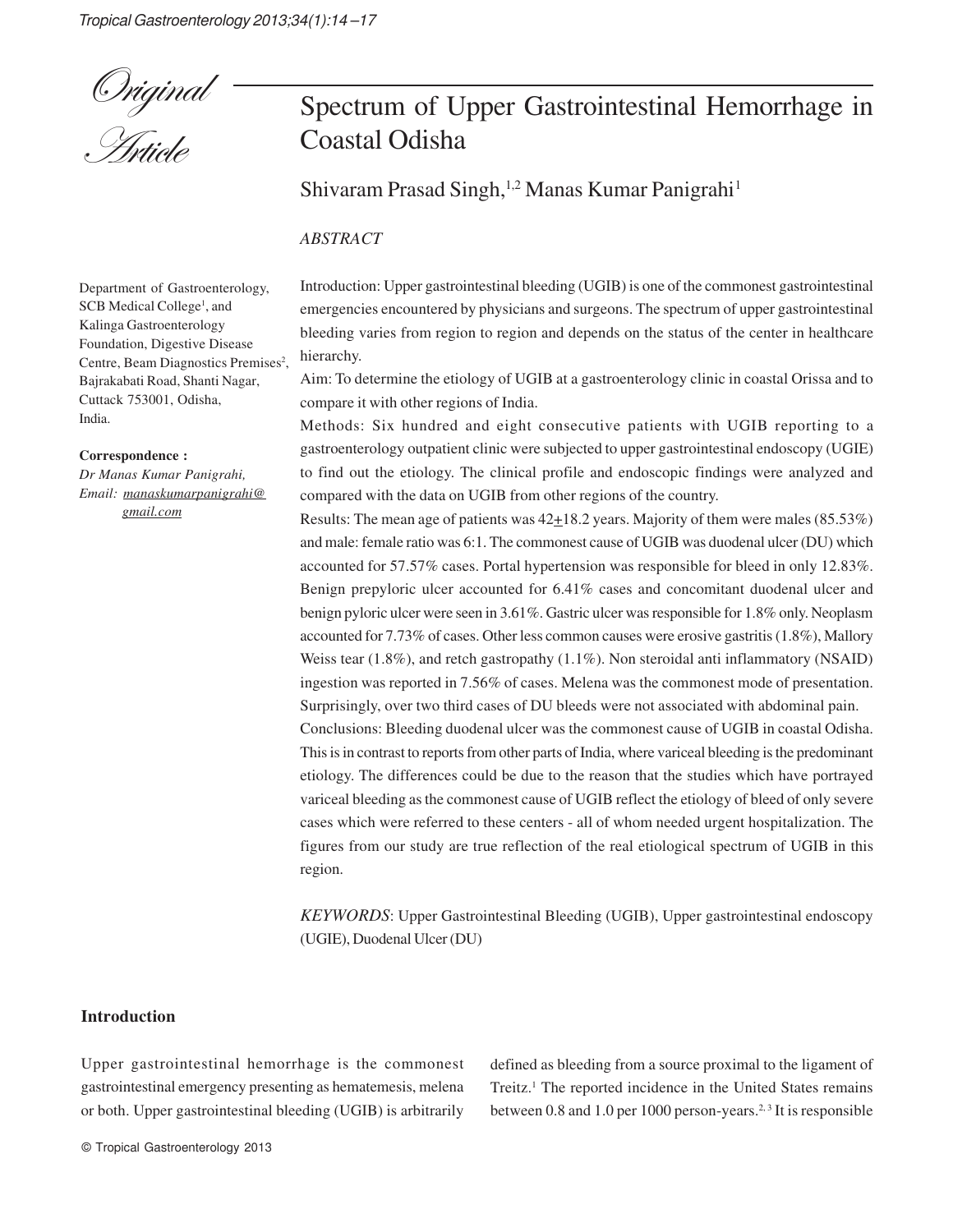for over 250, 000–300, 000 hospital admissions and \$2.5 billion in costs in the USA each year.<sup>4-6</sup> There is very scanty data on the burden of UGIB from India. In an earlier study from coastal Odisha, UGIB accounted for 4.6% of all hospital admissions to medical wards.<sup>7</sup> The spectrum of causes of UGIB varies by region and center according to healthcare hierarchy. Gastrointestinal endoscopy remains the diagnostic and therapeutic procedure of choice for UGIB. Despite advances in the diagnosis and management of UGIB, the mortality from acute UGI bleeding remains 10%-15%.<sup>6</sup> The present study was carried out to determine the etiologic spectrum of UGIB in coastal Odisha and to compare it with the reported spectrum from other regions of India.

### **Material and Methods**

The study material consisted of the clinical and endoscopic data obtained from consecutive patients with UGIB coming to the gastroenterology outpatient clinic, Digestive Diseases Centre, Cuttack in coastal Odisha over a period of 3 years (2007-2010). The data analyzed included the detailed history of GI bleeding, alcoholism and NSAID use. All patients underwent thorough physical exam, and after initial hemodynamic stabilization and routine investigations, were subjected to upper GI endoscopy within 72 hours of bleed to determine the etiology. Criteria for acute upper gastrointestinal bleed and all technical terms like upper GI bleeding, continuous bleeding, rebleeding, hematemesis, melena, hematochezia, and severity of bleeding were defined according to the criteria of American Society of Gastrointestinal Endoscopists (ASGE).<sup>8</sup> Data were analyzed using simple statistical mean, average, percentage and standard

deviation. An extensive search from different journals and publications was done to analyze the causes of UGIB in different regions of India, and comparison was made between the present study and other studies on UGIB to evaluate the etiological and clinical spectrum of bleeding in different regions of India.

## **Results**

The study population comprised of 608 patients of UGIB from Odihsa. The majority were male (85.53%), and the male: female ratio was 6:1. The mean age of patients was  $42+18.2$  years. Melena was the presenting complaint in 95.06% (578/608) and hematemesis was present in 43.09% (262/608). Both hematemesis and melena were seen in 41.78% (254/608).

**Table 1: Endoscopic diagnosis of UGIB in coastal Odisha**

| <b>Endoscopic diagnosis</b>       | No of patients | Percentage |  |
|-----------------------------------|----------------|------------|--|
|                                   | $(n=608)$      | (%)        |  |
| Duodenal ulcer                    | 350            | 57.57      |  |
| Esophageal varices                | 78             | 12.83      |  |
| Benign prepyloric ulcer           | 39             | 6.14       |  |
| Carcinoma stomach                 | 47             | 7.73       |  |
| Erosive gastritis                 | 11             | 1.18       |  |
| Gastric ulcer                     | 11             | 1.18       |  |
| Duodenal ulcer + prepyloric ulcer | 17             | 2.8        |  |
| Mallory Weiss tear                | 11             | 1.18       |  |
| Pyloric channel ulcer             | 5              | 0.82       |  |
| Retch gastropathy                 | 7              | 1.15       |  |
| Stomal ulcer and erosions         | 17             | 2.8        |  |
| Duodenal erosion                  | 3              | 0.5        |  |
| Dieulafoy's lesion                | 3              | 0.5        |  |
| Severe esophagitis                | $\overline{c}$ | 0.32       |  |
| Duodenal carcinoma                | 1              | 0.16       |  |
| Obscure                           | 6              | 0.99       |  |

**Table 2: Comparison of clinical and etiological spectrum of UGIB in different regions of India**

|                                      | <b>Present study</b> | Delhi <sup>9</sup> | Mumbai <sup>10</sup> | Chennai <sup>11</sup> | Kerala <sup>12</sup> | Ahmedabad <sup>13</sup> | $Shimla^{14}$ |
|--------------------------------------|----------------------|--------------------|----------------------|-----------------------|----------------------|-------------------------|---------------|
|                                      | (Odisha)             |                    |                      |                       |                      |                         |               |
| Year of study                        | 2012                 | 1983               | 2001                 | 2007                  | 2009                 | 2008                    | 2005          |
| Study population (n)                 | 608                  | 408                | 398                  | 408                   | 1582                 | 100                     | 111           |
| Sex Ratio (M:F)                      | 6:1                  | 3:1                | 3.5:1                | 2.2:1                 | $NA^*$               | 2.4:1                   | 3.6:1         |
| Mean/median age (yrs)                | $42 \pm 18.2$        | 41                 | 42                   | $38.9 \pm 19.3$       | NA                   | 42.4                    | NA.           |
| Hematemesis $(\% )$                  | 43.09                | NA                 | NA                   | NA                    | NA                   | 55                      | 28.8          |
| Melena $(\% )$                       | 95.06                | NA                 | NA                   | NA.                   | NA                   | 32                      | 71.2          |
| Hematemesis + melena $(\% )$         | 41.78                | <b>NA</b>          | <b>NA</b>            | NA.                   | NA                   | <b>NA</b>               | 56.8          |
| Pain abdomen $(\% )$                 | 31.25                | NA                 | NA                   | NA                    | NA                   | 34                      | NA.           |
| Duodenal ulcer $(\% )$               | 57.57                | 25                 | 10.8                 | 9.8                   | 17.5                 | 14                      | 43.9          |
| Gastric ulcer $(\% )$                | 1.18                 |                    | 4.5                  | 8.08                  | 17.5                 | <b>NA</b>               | 17.1          |
| Esophageal varices $(\%)$            | 12.83                | 45.5               | 56                   | 33.33                 | 30.97                | 37                      | 10.8          |
| Erosive gastritis $(\%)$             | 1.18                 | 8.5                | 4.5                  | 43.6                  | 13                   | 14                      | 11.7          |
| Malignancy $(\% )$<br>ABXZA<br>11.11 | 7.89                 | NA                 | 0.75                 | 2.4                   | 2                    | 9                       | 7.2           |

\*NA = not available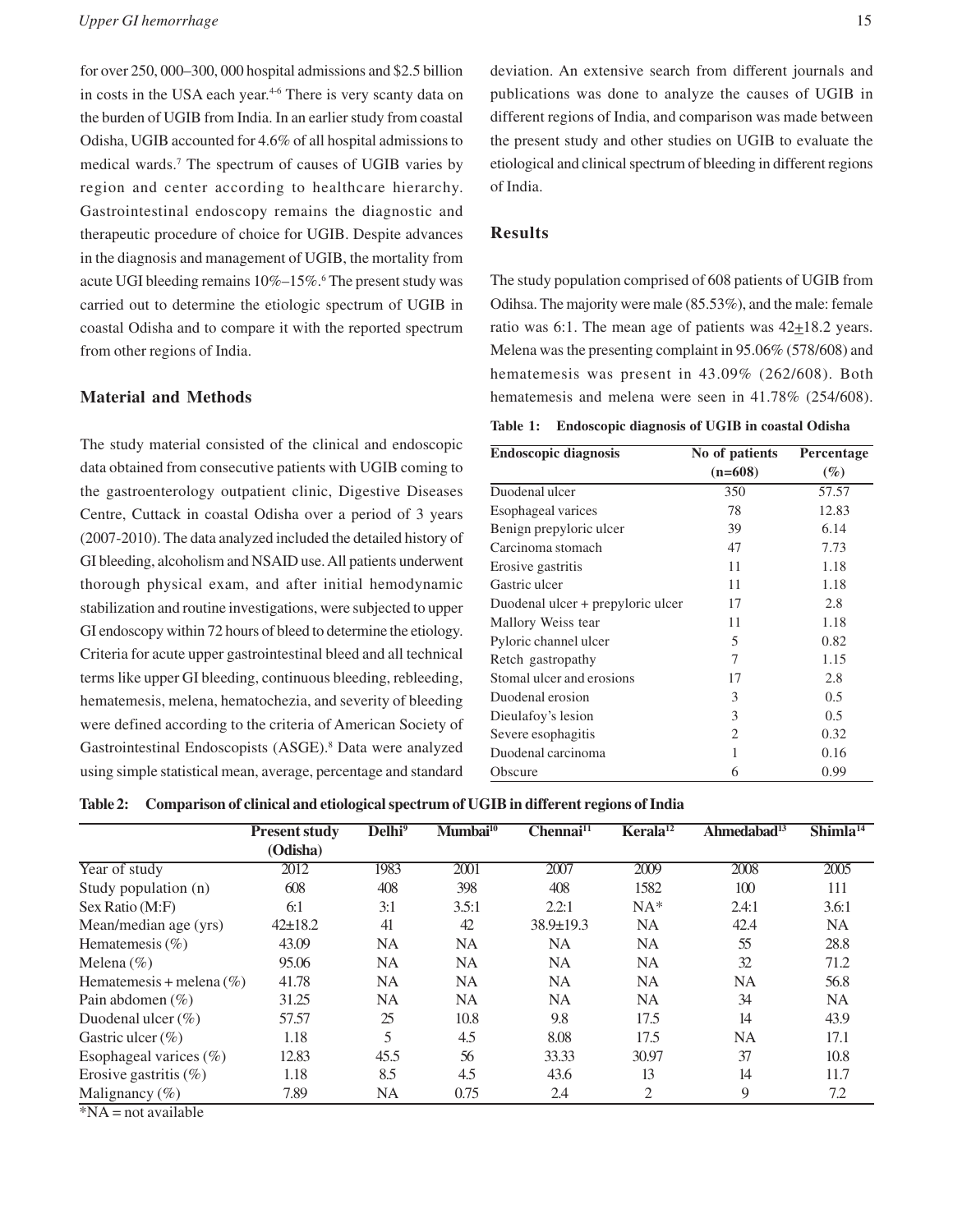Abdominal pain during the bleeding episode was seen in only 190 bleeders forming 31.25%, and the remaining 418 (68.75%) had painless bleed. History of NSAID intake was found in 46 patients (7.56%). Average episodes of bleeding in these patients were 2.09. Of the 608 bleeders 287 (47.2%) needed hospitalization and 210 (34.54%) required blood transfusions, while the majority i.e. 65.46% (398/608) did not required blood transfusion. The endoscopic diagnoses of the UGIB cases have been shown in **Table 1**. The commonest cause of UGIB was duodenal ulcer (DU), accounting for 57.6% cases. Variceal bleeding was responsible for bleed in only 12.8%. Benign pre-pyloric ulcer accounted for 6.4% cases; combined DU and benign pyloric ulcer for 3.6% and gastric ulcer for 1.8%. Neoplasms comprised 7.7% of cases. Other less common causes were erosive gastritis (1.8%), Mallory Weiss tear (1.8%), and retch gastropathy (1.1%). Curiously, of the patients with duodenal ulcer, only 54 out of 350 (15.4%) complained of pain during the bleeding episode.

### **Discussion**

Upper gastrointestinal bleeding (UGIB) is a significant and potentially life-threatening worldwide problem.<sup>2</sup> Despite advances in diagnosis and treatment, mortality and morbidity have remained more or less constant.<sup>2</sup> Bleeding from the upper gastrointestinal tract (GIT) is about 4 times as common as bleeding from the lower  $GIT<sup>2,3</sup>$ . There are limited studies on UGIB from India. This study was undertaken to evaluate the etiology of UGIB in costal Odisha and to compare the results with studies from other parts of India.

Despite many advances like celiac/mesenteric angiography, push enteroscopy, 99Tc RBC scan and intraoperative enteroscopy to diagnose the cause of UGIB, upper gastrointestinal endoscopy (UGIE) remains the primary modality of evaluation. The diagnostic yield of UGIE is superior to that of barium studies. Endoscopy has a sensitivity of 92% when the entire stomach and proximal duodenum can be carefully visualized, and specificity that approaches 100%; by comparison barium radiography has a sensitivity of only 54%.<sup>15</sup> Upper GI endoscopy was the reasonable option used to diagnose the cause of UGIB in the present study.

**Table 2** compares the patient profile of UGIB from different parts of India; evidently there is great variation. There was a greater male preponderance in our study compared to other studies on UGIB from different regions of India. The mean age of presentation (40-42 years) however, was comparable. Melena was the most common presentation in our study (95.06%) as

compared to the study by Lakhani et al<sup>13</sup> from Ahmedabad where hematemesis was the more common presentation (55%). Most of our patients presented with painless bleeding. In our study bleeding duodenal ulcer was the commonest cause of UGIB. This might be due to the greater prevalence of duodenal ulcer in Odisha.<sup>16</sup> Variceal bleeding due to portal hypertension accounted for only a minority of cases (12.83%). This is in stark contrast to the reported spectra from Northern and Western India that create the impression that variceal bleeding is the most common cause of UGIB in India. This difference may be due to the fact that studies, which portray variceal bleeding as the commonest cause of UGIB, reflect severe cases that need urgent hospitalization. Besides, data from the All India Institute of Medical Science (AIIMS) are skewed because it is a major referral center for portal hypertension surgery, and hence cases of variceal bleeding from all over the country are referred to AIIMS. These figures are thus not representative of the actual etiological spectrum of UGIB in this country.

The present study shows that duodenal ulcer is the commonest cause of upper gastrointestinal hemorrhage in coastal Odisha. Variceal bleeding accounted for barely one eighth of UGIB. Another interesting fact observed in the present study was that most patients of duodenal ulcer bleed surprisingly presented with a painless bleeding episode. This should be kept in mind while evaluating a patient with UGIB.

#### **References**

- 1. Ghosh S, Watts D, Kinnear M. Management of gastrointestinal haemorrhage. *Postgrad Med J*. 2002;**78**:4–14.
- 2. Rockall TA, Logan RFA, Devlin HB, Northfield TC. Incidence of and mortality from acute upper gastrointestinal haemorrhage in the United Kingdom. Steering Committee and members of the National Audit of Acute Upper Gastrointestinal Haemorrhage. *BMJ* 1995;**311**:222–6.
- 3. Hernandez-Diaz S, Rodriguez LA. Incidence of serious upper gastrointestinal bleeding/perforation in the general population: review of epidemiologic studies. *J Clin Epidemiol*. 2002;**55**:157–63.
- 4. Laine L, Peterson WL. Bleeding peptic ulcer. *N Engl J Med*. 1994;**331**:717–27.
- 5. Longstreth GF. Epidemiology of hospitalization for acute upper gastrointestinal hemorrhage: a population-based study. *Am J Gastroenterol*. 1995;**90**:206–10.
- 6. Rockall TA, Logan RFA, Devlin HB, Northfield TC. Variation in outcome after acute upper gastrointestinal haemorrhage. The National Audit of Acute Upper Gastrointestinal Haemorrhage. *Lancet*. 1995;**346**:346–50
- 7. Bose D, Banerjee N, Sarangi B, Das S, Singh SP. Profile of upper gastrointestinal bleeding in a teaching hospital in coastal Orissa.